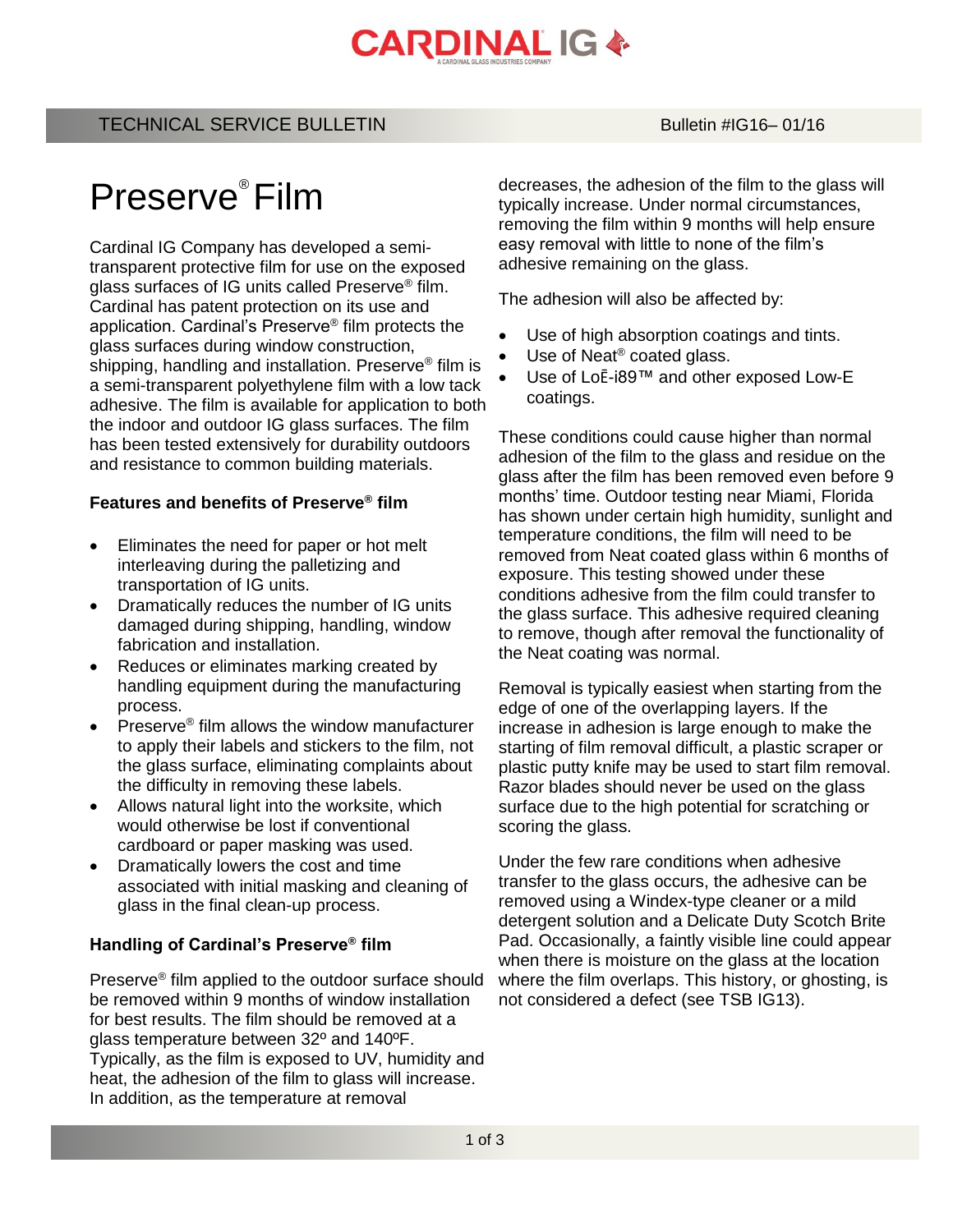

# TECHNICAL SERVICE BULLETIN BULLETIN Bulletin #IG16– 01/16

Suction and vacuum cups may be used on top of Preserve® film. Depending on the size of the units, placement of the cups and system employed, some air may become trapped under the film. This air will typically dissipate with time. It is recommended to

avoid placing the cups so they extend only partially onto the overlapping layers of film, or extend beyond the edge of the film. Placement in these areas may reduce the amount of vacuum and the subsequent lifting power of the cups.



#### Location Key

- 1 Suction cup completely on upper layer --- Recommended Placement
- 2 Suction cup partially on overlap area, partially on upper layer--- Not Recommended
- 3 Suction cup on completely on overlap --- Recommended Placement<br>4 Suction cup partially on overlap and partially on lower layer --- Not R
- Suction cup partially on overlap and partially on lower layer --- Not Recommended
- 5 Suction cup completely on lower layer --- Recommended Placement
- 6 Suction cup over any edge of protected area --- Not Recommended

Figure IG16-1 Suction cup location guide